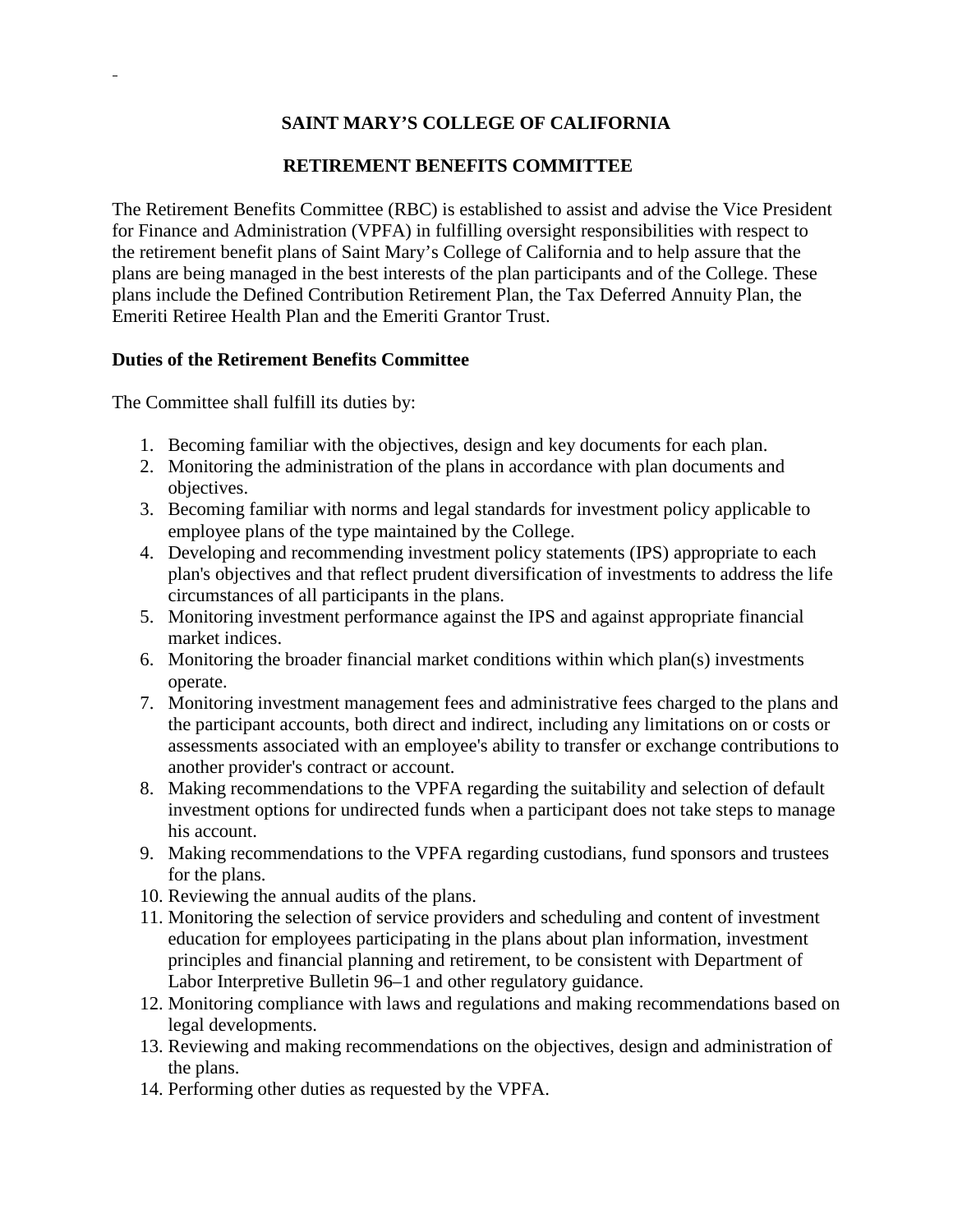## **Guidelines for the Retirement Benefits Committee**

The Committee shall be guided in its efforts by:

- 1. Making recommendations that reflect and honor the College's mission and traditions.
- 2. Making recommendations for the best use of the fiscal and human resources that further the strategic initiatives of the College.
- 3. Making recommendations that are informed by the competitive plans and best practices of appropriate peer institutions.
- 4. Balancing advocacy for your fellow faculty and staff members with stewardship for the entire campus community.

### **Members of the Retirement Benefits Committee**

The membership shall include:

- 1. Associate Vice President for Finance/Controller, Chair
- 2. Associate Vice President, Human Resources
- 3. Chair of Faculty Welfare Committee or Designee
- 4. Chair of Staff Council or Designee
- 5. Director of Benefits
- 6. Vice President for Finance and Administration, Chair

#### **Administrative Support for the Retirement Benefits Committee**

The Human Resources Department and retirement services consultants shall provide administrative support for the Committee.

#### **Approved by Cabinet:** August 14, 2017